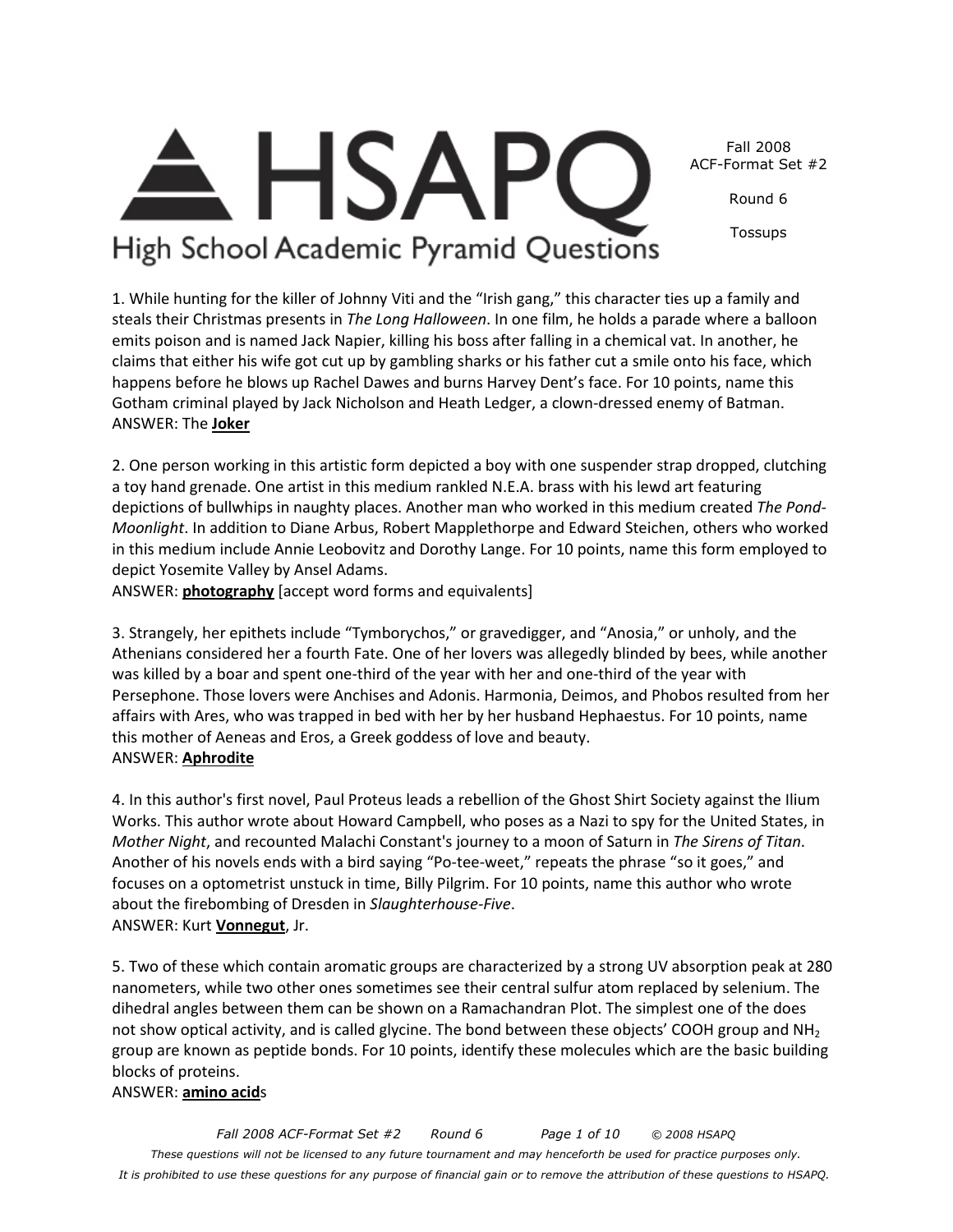6. This author wrote a work in which a Carbonari member named Pietro Missirilli scorns the title character after she inadvertently reveals his revolutionary leanings, and in his first novel, Octave loves the title character but suffers from embarrassing bouts of impotence. In addition to *Vanina Vanini* and *Armance*, this author wrote about a man who is caught in between Clelia and Gina, while in another work, he wrote about the protagonist's affair with Madame de Renal. For 10 points, name this French author of *The Charter House of Parma* and *The Red and the Black*. ANSWER: **Stendahl** [or Henri-Marie **Beyle**]

7. This religion uses three calendars, with the Fasli the most widely accepted. The fire altar is an important symbol in this religion, which does not accept converts, and an important concept is Asha, or righteous law. This religion focuses partially on the conflict between the Daevas and the Amesha Spentas, who serve Angra Mainyu and Ahura Mazda, respectively. Its holy books include the Gathas and the Avesta. For 10 points, name this indigenous Persian religion founded by Zarathustra. ANSWER: **Zoroastrianism**

8. An empire centered in this city was established by Theodore Lascaris and along with Trebizond and Epirus was one of the Byzantine successor states. A church council here during the reign of Pope Adrian I ended a controversy started by Patriarch Leo III, the ban on icons. Another council here dealt with the Meletian schism, set the date of Easter, and condemned Arianism. For 10 points, name this city home to a church council called by Constantine that established a namesake creed. ANSWER: **Nicaea** [accept **Iznik** before "namesake creed"]

9. Scharnhorst calculated that this phenomenon occurs as a result of the Casimir effect. The EPR Paradox noted that this must happen in an entangled system, and for larger systems it would require the presence of either negative energy or tachyons. Cerenkov radiation is emitted when this occurs in a medium with a high index of refraction, and in special relativity it is equivalent to traveling backwards in time. For 10 points, name this phenomenon in which a particle travels faster than three times ten to the eighth meters per second.

ANSWER: **faster-than-light** travel [accept **FTL**; accept **supraluminal** travel; accept other reasonable equivalents]

10. Friedrich von Holstein made unofficial diplomatic overtures to it, and Edouard-Marie Vaillant was exiled for his role in it. Its factions included the Blanquistes and the Proudhonists, and it resulted in the burning of the Hotel de Ville and the Tuileries Palace. Georges Clemenceau tried to mediate between its leaders and the National Assembly, and it was ended during the Bloody Week. For 10 points, name this 1871 radical uprising in Paris that occurred following the defeat of France in the Franco-Prussian War and the fall of Napoleon III.

#### ANSWER: **Paris Commune**

11. Most lenses with a negative index of refraction are made from the oxides of this element, and the satellites known as LAGEOS are covered with this element. The earliest Ziegler-Natta catalyst was a combination of titanium chloride and alkyl halides consisting of this element, whose chloride is often used in the Friedel-Crafts reaction. Found in feldspars along with silicates, this element is also found in corundum along with oxygen. For 10 points, name this element whose chief ore is bauxite, and which is produced in the Hall-Héroult process.

ANSWER: **aluminum** [or **aluminium**]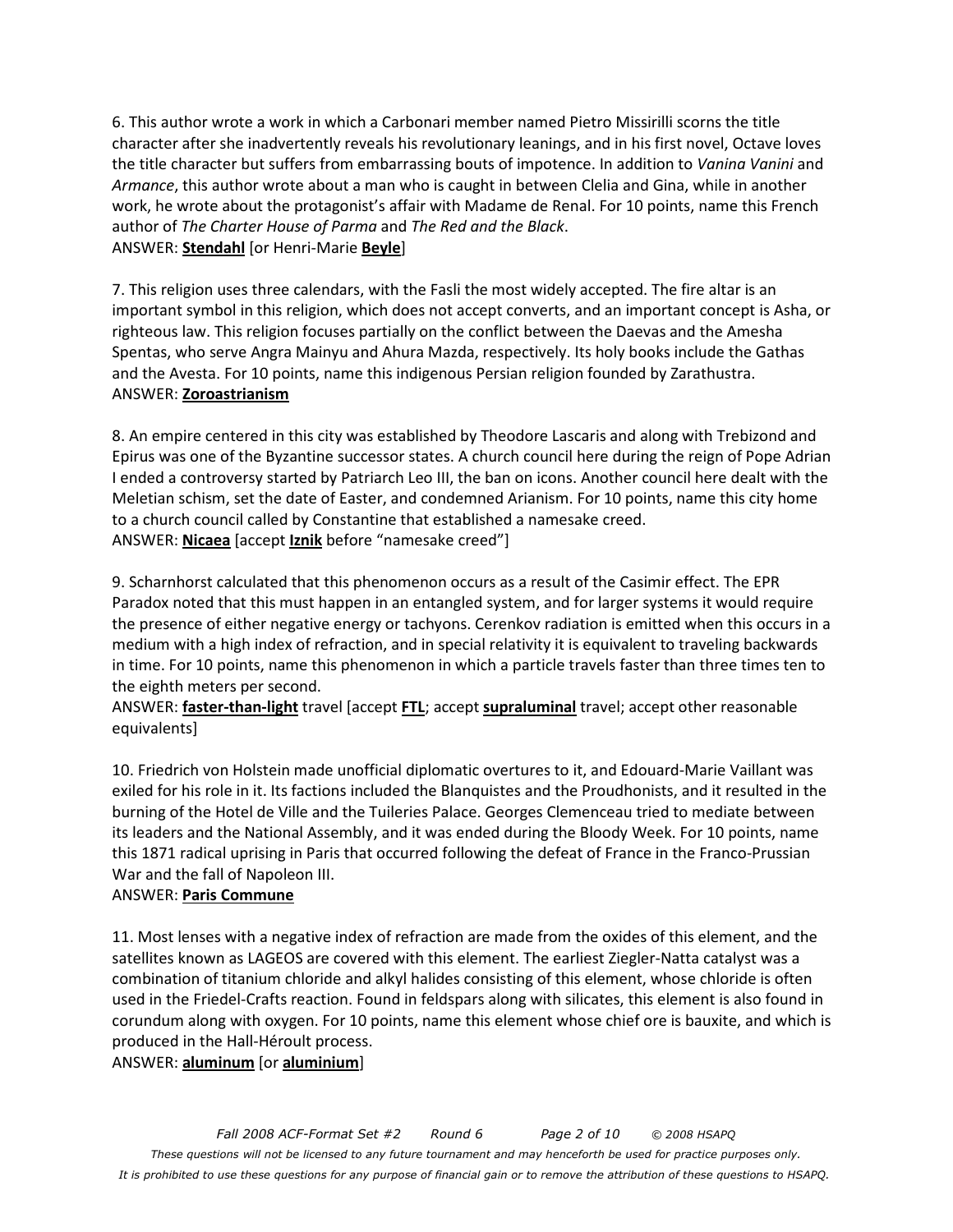12. Antoine Weerts's version of this work features a mob with outstretched arms on the right, while a Munch painting of it shows a red-headed nude standing beside the title figure lying on a bed. In the most famous depiction of this scene, the title figure's left hand rests on a green sheet and holds a piece of paper, while his right hand holds a quill and hangs down to the floor. The figure's head leans to the right and is wrapped in white bandages. For 10 points, name this painting of a dead man in a bathtub, by Jacques-Louis David.

ANSWER: *The Death of Marat* [or *Le Mort de Marat*; or *The Assassination of Marat*]

13. The existence of this phenomenon is measured using a TAO array, and corresponds to a temperature change. Gilbert Walker made the first study of this component of the Southern Oscillation by noting that droughts in India and sub-Saharan Africa corresponded to mild winters in Canada. Jakob Bjerknes hypothesized that the monsoon rains of the Indian Ocean were "stolen" to provide rainstorms along the Pacific Coast of North and South America. For 10 points, name this weather pattern that is often contrasted with La Nina.

ANSWER: **El Nino** [accept **La Nina** before "India"]

14. The eastern part of this sea includes a basin containing the Reed and Tizard banks. Also within this sea are the Paracel Islands, and the the Sunda Platform is found at the bottom of its southwestern section. Rivers draining into it include the Xi, Red, and Mekong, and its chief embayments include the Gulf of Thailand and the Gulf of Tonkin. For 10 points identify this sea that borders the mainland of Southeast Asia which the Taiwan Strait connects to the East China Sea. ANSWER: **South China** Sea

15. The protagonist of this work is taken in at the House of the Interpreter and House Beautiful after passing through the Wicket Gate. In this work, a faithful man is sentenced to death by Judge Hate-Good in the town of Vanity Fair, after the protagonist battles Apollyon in the Valley of Humiliation. The protagonist sinks into the Slough of Despond after leaving the City of Destruction, but eventually he reaches the Celestial City. For 10 points, name this religious allegory about the journey of Christian, written by John Bunyan.

ANSWER: *The Pilgrim's Progress from This World to That Which Is to Come* 

16. This work uses mistuned violins in its eighth movement to depict "People With Long Ears," and this work includes a xylophone to parody a work that depicts dancing dead people, "Danse Macabre." A double bass plays a waltz in movement five, while badly played scales depict "Pianists." Along with "Fossils," a cello plays the part of a swan. Opening with a piano tremolo in the movement "Introduction and Royal March of the Lion," for 10 points, name this Grand Zoological Fantasy by Camille Saint-Saens. ANSWER: *The Carnival of the Animals* [or *Le Carnaval des Animaux*]

17. This man gave the televised pro-Goldwater speech "A Time For Choosing," and one man campaigning against him coined the phrase "voodoo economics" to attack him. During a strike of Air Traffic Controllers, he fired all that did not return to the job in 48 hours. Oliver North had his hearings for the Iran-Contra affair during this man's presidency, where he proposed the Strategic Defense Initiative, or "Star Wars." For 10 points, name this president who told Gorbachev to tear down the Berlin wall, whose vice president was George H.W. Bush. ANSWER: Ronald **Reagan**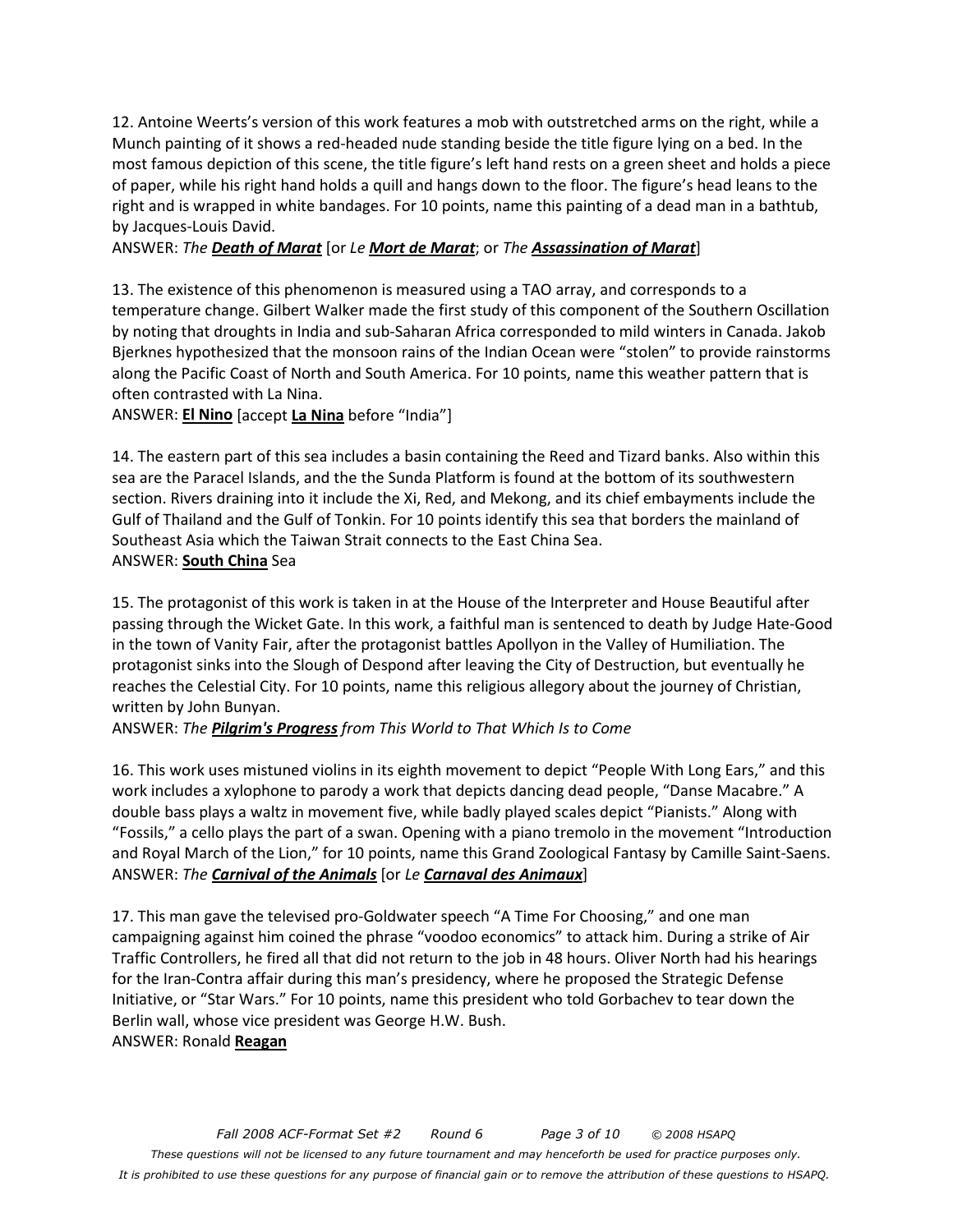18. Along with Piola, this man names two stress tensors. He theorized that hot gases produce discrete spectral lines, and that hot solid objects surrounded by cool gases produce spectra with gaps in his namesake laws of spectroscopy. This man's namesake law of thermal radiation states that at thermal equilibrium, the emissivity of a surface equals its absorptivity. For 10 points, name this German physicist who coined the term "black body" and has a namesake "loop rule" and "junction rule" for circuits.

#### ANSWER: Gustav Robert **Kirchoff**

19. In one of this writer's novels, the wolf Homo helps Gwynplaine find the blind girl Dea. In addition to *The Man Who Laughs,* this author wrote a novel in which Griffenfield imprisons the pure maiden Ethel and is defeated by Ordener Guldenlew, *Hans of Iceland.* One of this author's books focuses on the escaped convict and caretaker of Collette, Jean Valjean, while another features the character Esmeralda and is about the bellringer Quasimodo. For ten points, identify this author of *Les Miserables*  and *The Hunchback of Notre Dame.* 

#### ANSWER: Victor **Hugo**

20. One character in this novel eventually marries a vulgar Bristol actress named Augusta Hawkins. A character assents to marry Robert Martin in this novel, which also contains a secret affair between Jane Fairfax and Frank Churchill. The title character attempts to play matchmaker for Harriet Smith, and ends up married to Mr. Knightley. For 10 points, name this novel whose title character is the meddling Ms. Woodhouse, written by Jane Austen.

# ANSWER: *Emma*

21. This man published two articles on "learning by doing," and with Pratt, this man names a measure of risk aversion. Independently of Gerard Debreu, he proved the First and Second Welfare Theorems of general equilibrium theory, and with Debreu, he proved the existence of a competitive equilibrium. For 10 points, name this 1972 Nobel Laureate in Economics, who showed that no voting system can accurately reflect the ranking preferences of the voters in his "Impossibility Theorem". ANSWER: Kenneth Joseph **Arrow**

22. These peoples participated in the First Taranaki War following Te Teira's sale of his land, and the Ratana Church was founded by a Methodist member of this group. Sir Apirana Turupa Ngata was a key leader of them in the early 20th century who served as minister of native affairs, and Te Wherowhero was crowned Potatau I as a result of the King Movement among these peoples. Abel Tasman was the first European to contact them, and some of them agreed to the 1840 Treaty of Waitangi with Great Britain. For 10 points, name these native peoples of New Zealand. ANSWER: **Maori**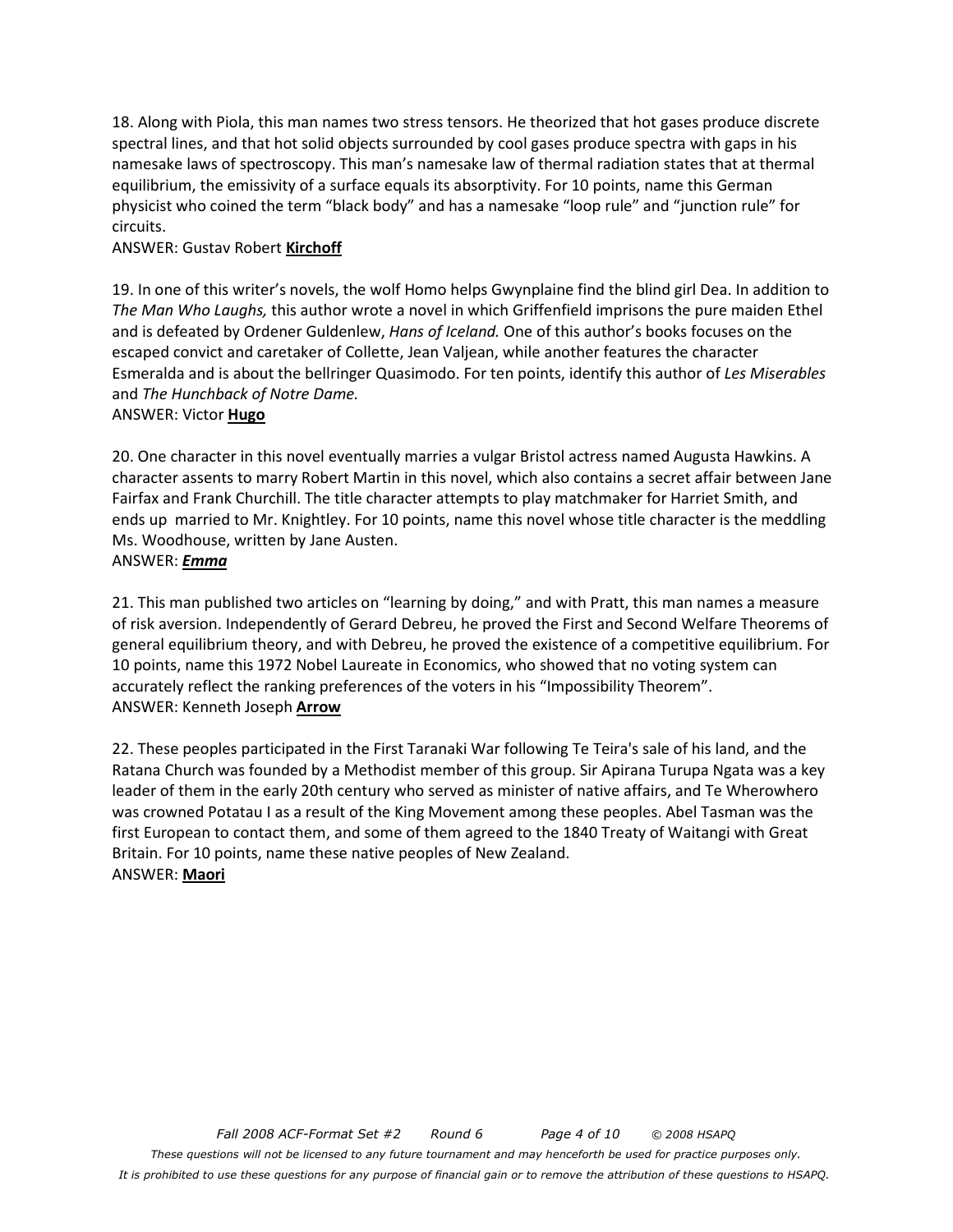*It is prohibited to use these questions for any purpose of financial gain or to remove the attribution of these questions to HSAPQ.*

Fall 2008 ACF-Format Set #2

Round 6

Bonuses

<del>A</del> HSAPC High School Academic Pyramid Questions

[10] Name this novel about Henry Fleming's Civil War experience.

2. Name these novelists who wrote about war, for 10 points each.

[10] Septimus Smith kills himself after World War I in this author's novel *Mrs. Dalloway*. This

Open Boat" wrote *The Red Badge of Courage*.

Bloomsbury Group author also wrote *To the Lighthouse* and *A Room of One's Own*.

ANSWER: *The Red Badge of Courage* 

ANSWER: Virginia **Woolf** 

[10] This author described his experiences fighting in World War I in *Goodbye to All That*. His novels set in Rome include *I, Claudius*.

1. Jim Conklin comforts the protagonist of this novel, who becomes scared in battle. For 10 points each:

[10] This American author who wrote the poetry collection *The Black Riders* and the short story "The

[10] The gambler kills the Swede in this short Crane work named after a colorful structure.

ANSWER: Robert **Graves** 

ANSWER: Stephen **Crane** 

ANSWER: "The **Blue Hotel**"

[10] The world is plunged into a third global war at the end of *The Four-Gated City*, the final book in this author's *Children of Violence* series. She also wrote *The Golden Notebook*. ANSWER: Doris **Lessing**

3. It was ended by the Treaty of Paris of 1854. For 10 points each:

[10] Name this war in which Russia fought Britain, France, and the Ottoman Empire over a namesake peninsula.

ANSWER: **Crimean** War

[10] In the Crimean War, this naval base of the Russian Black Sea Fleet was beseiged from 1854 to 1855 by the forces of Lord Raglan and Francois Canrobert.

ANSWER: **Sevastopol** 

[10] This man led the Charge of the Light Brigade at the Battle of Balaklava, and he became the namesake of a type of jacket.

ANSWER: James Thomas **Brudenell**, 7th earl of **Cardigan** [accept either]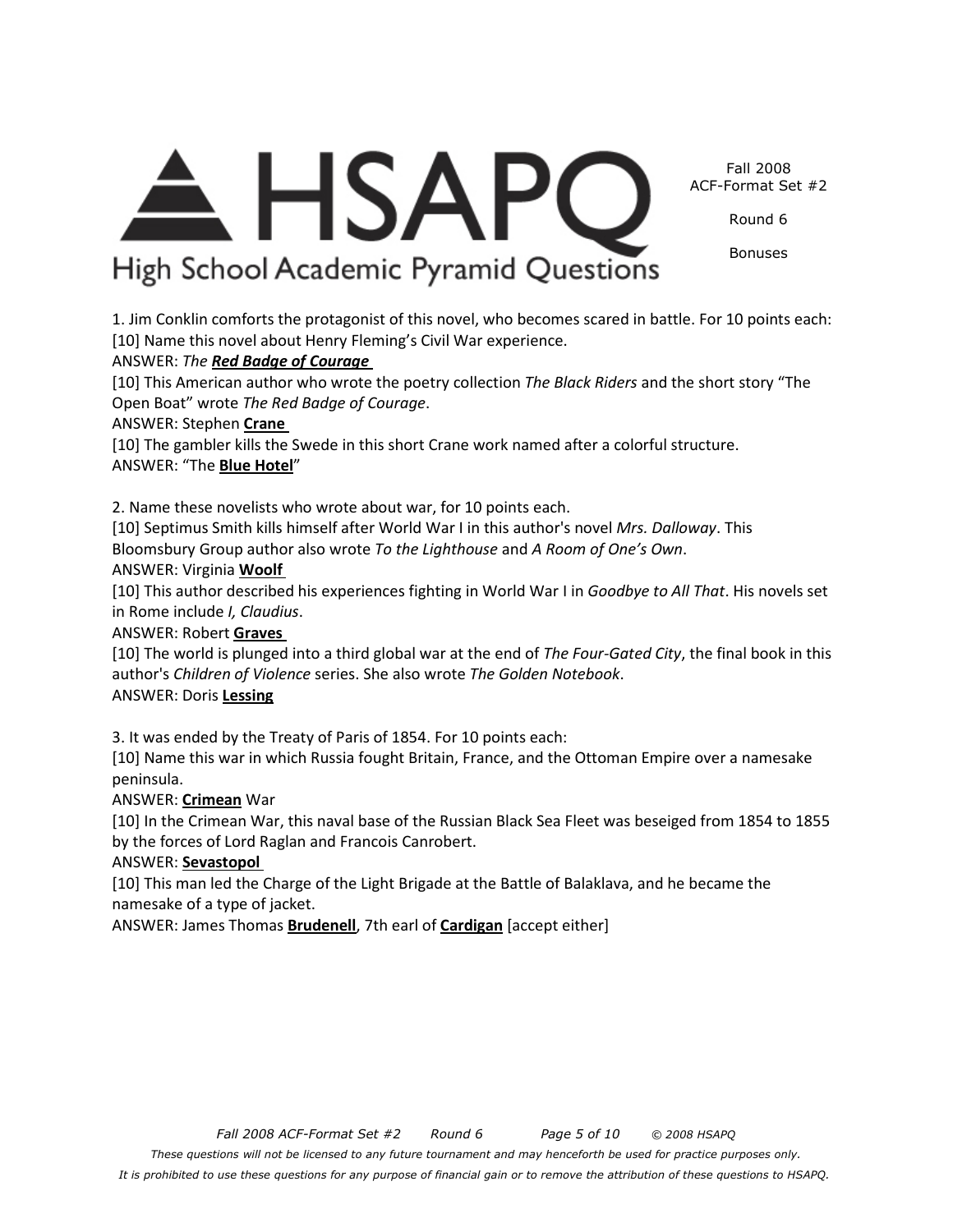4. In this religion, Papa Legba serves as an intermediary between humans and the spirits. For 10 points each:

[10] Name this Haitian religion derived from Yoruban culture that is only loosely related to the practice of cursing individuals by sticking pins into dolls.

#### ANSWER: **Voodoo**

[10] These are the spirits of Voodoo, who serve the god Bondye. Their ranks include the aforementioned Papa Legba as well as Baron Samedi, Ayizan, and Ogoun.

#### ANSWER: **loa**s

[10] This other Caribbean religion is also derived from Yoruban culture. It believes in Orishas, spirits that serve the god Olodumare, and is notable for its animal sacrifices.

# ANSWER: **Santeria**

5. The Federal Reserve manipulates the general level of this quantity through such factors as the federal funds rate and the discount rate. For 10 points each:

[10] Name this economic ratio, which is found along with "employment" and "money" in the title Keynes's *General Theory*.

# ANSWER: **interest**

[10] Interest rates are inverse to the levels of this phenomenon. Along with consumption, government spending, and net exports, it is one of the four components of GDP.

# ANSWER: net **investment**

[10] In this situation, interest rates are so close to zero that the rate can no longer be lowered in order to stimulate investment. It affected Japan in the 1990s.

# ANSWER: **liquidity trap**

6. At the beginning of this story, a barber finds the title object in his bread. For 10 points each: [10] Name this short story whose title object disappears from Major Kovalyov's face.

ANSWER: "The **Nose**" [or "**Nos**"]

[10] This Russian author of *Dead Souls* wrote "The Nose."

ANSWER: Nikolai **Gogol** 

[10] This Japanese author also wrote a short story titled "The Nose," as well as "Hell Screen," "In a Grove," and "Rashomon."

ANSWER: Ryunosuke **Akutagawa** [accept in either order]

7. The following battles of the American Revolution led directly to Cornwallis' surrender at Yorktown. For 10 points each:

[10] In this October 7, 1780 battle in South Carolina, the "Over Mountain Men" defeated a force of Tory militia led by Patrick Ferguson, who died in this battle.

#### ANSWER: **King's Mountain**

[10] In this January 17, 1781 battle that also took place in South Carolina, Morgan's forces got revenge for the American defeat at Camden by defeating the forces of Banastre Tarleton.

# ANSWER: **Cowpens**

[10] After Cowpens, Cornwallis' forces won this battle in North Carolina named for a governmental structure. Cornwallis' losses were so great that he was forced to retreat. ANSWER: **Guilford** Courthouse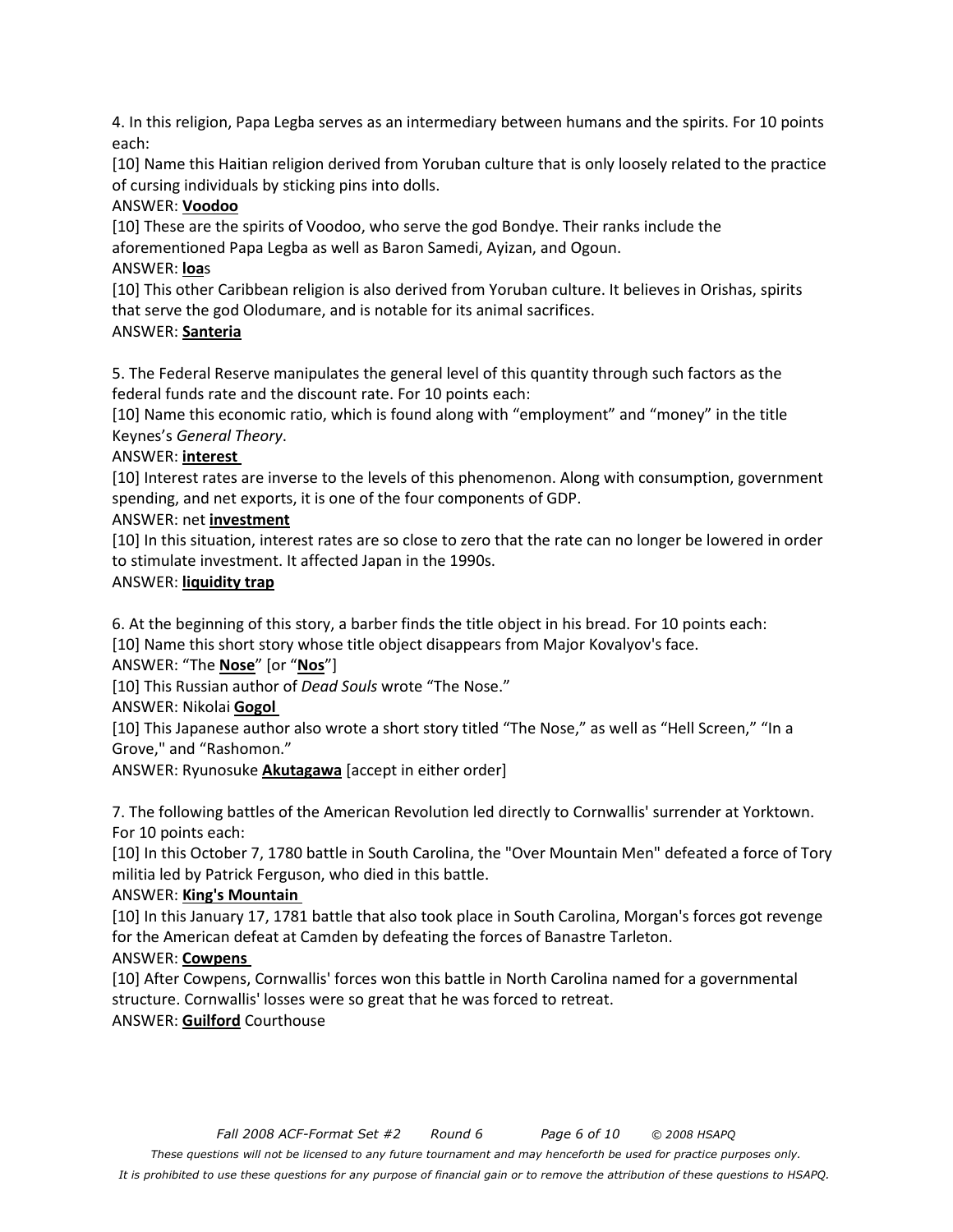8. The aufbau principle holds that these elements add electrons to their 5f subshells. For 10 points each:

[10] Name this series that encompasses elements 89-103.

ANSWER: **actinide**s [or **actinide series**; or **actinoid**s; prompt on **An**]

[10] One of the two actinides found in the earth's crust is this metal, whose 235 and 238 isotopes are important in nuclear fission.

ANSWER: **uranium** [or **U**]

[10] This inventor of the cyclotron got element 103, an actinide, named after him.

ANSWER: Ernest Orlando **Lawrence** [accept **lawrencium**]

9. Its second largest city is Launceston. For 10 points each:

[10] Name this Austrailian state that includes King Island, Bruny Island, the Furneaux Group, and the Hunter Islands, as well as Great Lake and Mount Wellington.

# ANSWER: **Tasmania**

[10] Tasmania is separated from the state of Victoria by this strait.

ANSWER: **Davis** Strait

[10] Located on the west bank of the Derwent River, this city is the capital of Tasmania.

# ANSWER: **Hobart**

10. John Bright and Richard Cobden led a group opposed to them, and David Ricardo was famously against them. For 10 points each:

[10] Name these British laws that established tariffs on the import of grain.

ANSWER: **Corn** Laws

[10] The Corn Laws were officially repealed by this prime minister from 1841 to 1846 who founded the modern Conservative Party with the Tamworth Manifesto.

ANSWER: Robert **Peel** 

[10] Dissatisfaction with the corn laws led to this massacre in Manchester that occurred at a demonstration featuring a speech by Henry Hunt.

ANSWER: **Peterloo** Massacre

11. He used the octatonic mode in his "symphonic suite" *Antar*. For 10 points each:

[10] Name this composer who used orthodox hymns in his *Russian Easter Overture* as well as extensive triplets in the violin solos of his *Scheherezade*.

ANSWER: Nikolai Andreyevich **Rimsky-Korsakov**

[10] Rimsky-Korsakov may be best known for and interlude in *The Tale of Tsar Saltan* where a violin plays chromatic scales up and down to represent "The Flight of" this kind of animal.

ANSWER: **bumblebee** [prompt on partial answer]

[10] This Rimsky-Korsakov work uses the same Alborada in its first and third movement, although one uses a clarinet solo and another uses a violin. It ends with a Fandango, where part of the Alborada is recapitulated.

# ANSWER: *Cappricio Espagnol*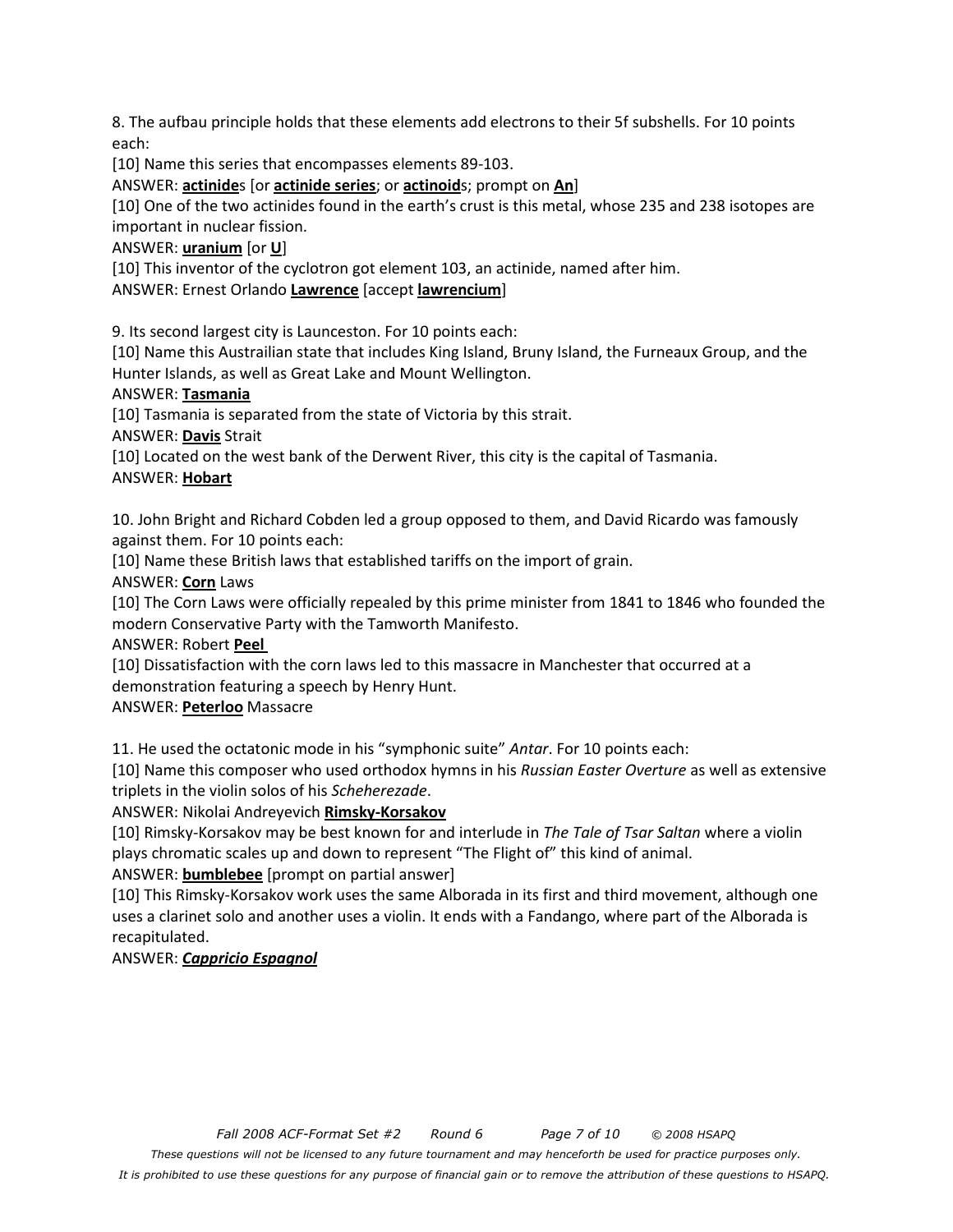12. Possibly originating as a goddess of the night, this daughter of Agenor was carried off by Zeus in the form of a bull. For 10 points each:

[10] Name this Phoenician princess later wed to Asterius, the king of Crete.

#### ANSWER: **Europa**

[10] Among the sons of Europa and Zeus was this legendary Cretan king who judges the dead along with his brother Rhadamanthys and Aeacus.

#### ANSWER: **Minos**

[10] At the wedding of Europa and Asterius, Zeus presented the couple with this bronze robot that hurled stones and fire at unwanted visitors to the island.

#### ANSWER: **Talos**

13. It is the language of the Mahabharata and the Vedas. For 10 points each:

[10] Name this ancient Indian language.

# ANSWER: **Sanskrit**

[10] This section of the *Mahabharata* consists of Krishna allaying Arjuna's fears about going into battle. ANSWER: *Bhagavad Gita*

[10] This Sanskrit playwright and poet wrote of a king who has a curse cast on him that makes him only able to remember the title character from her ring, in *The Recognition of Shakuntala.*  ANSWER: **Kalidasa**

14. The narrator of this poem hears "one clear call" at "sunset and evening star." For 10 points each: [10] Name this poem whose narrator says "I hope to see my Pilot face to face" after completing the title action.

# ANSWER: "**Crossing the Bar**"

[10] This British poet who wrote of the Crimean War in "Charge of the Light Brigade" and a series about King Arthur in *Idylls of the King* penned "Crossing the Bar."

#### ANSWER: Alfred Lord **Tennyson**

[10] Tennyson returned to Authurian legend in this poem whose title weaver has her "mirror crack'd from side to side" after seeing Sir Lancelot.

# ANSWER: "The **Lady of Shalott"**

15. This entity voted on the 2009 draft budget in October 2008. For 10 points each:

[10] Name this legislative body, whose president is Hans-Gert Pottering.

ANSWER: the **European Parliament** [or **Europarl**; or **EP**; prompt on **Common Assembly**]

[10] Pottering hails from this country whose current Chancellor is Angela Merkel.

ANSWER: Federal Republic of **Germany** [or Bundesrepublik **Deutschland**]

[10] Previous to Pottering, the last President of the Europarl was a Socialist Workers' Party head honcho and aeronautical engineer named Josep Borrell, who hails from this country.

# ANSWER: Kingdom of **Spain** [or Reino de **España**]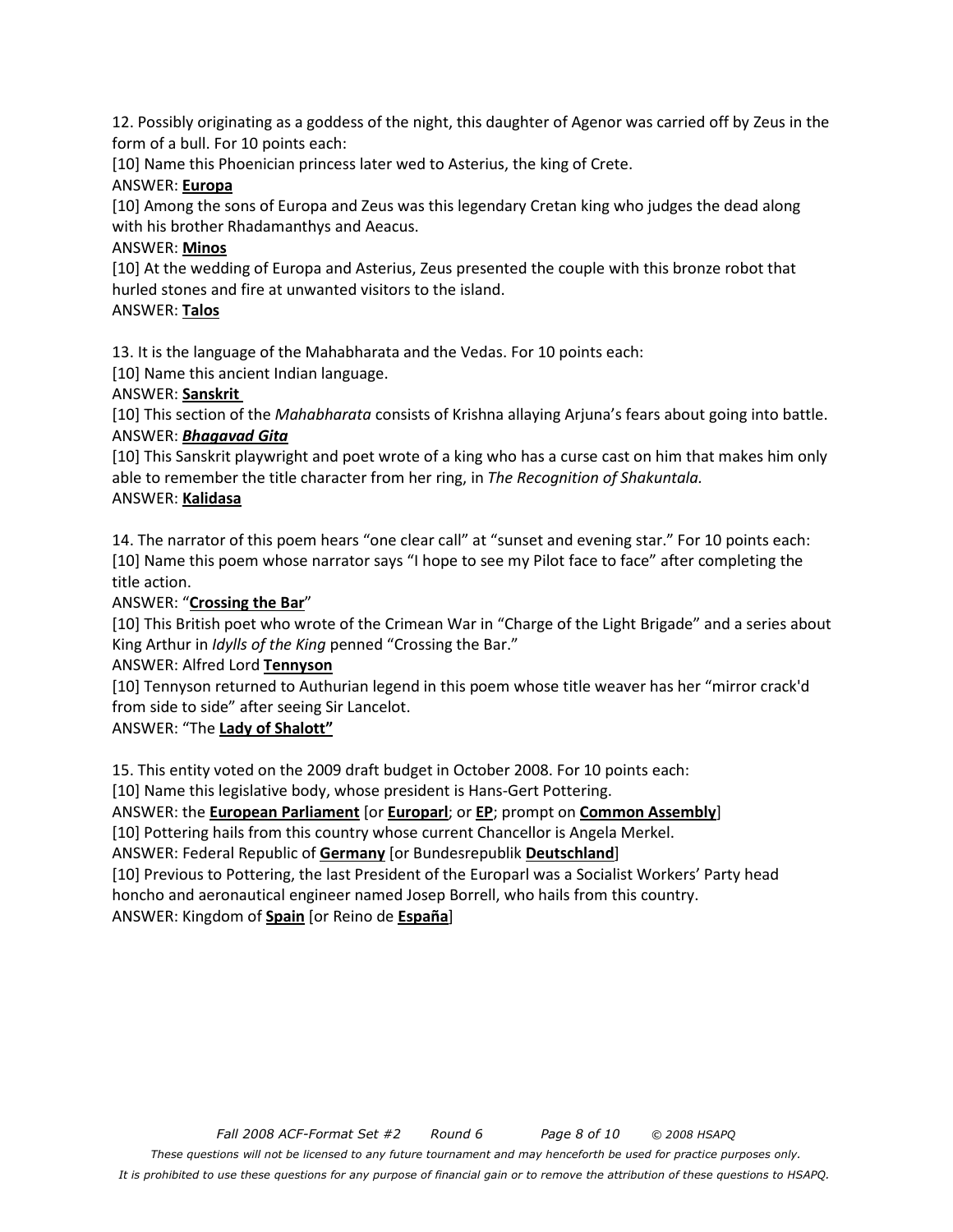16. His nickname was "the Hammer." For 10 points each:

[10] Name this father of Carloman who was the mayor of the palace of Austrasia and who supported the efforts of Saint Boniface to convert German tribes.

#### ANSWER: Charles **Martel**

[10] This son of Charles Martel went on to become the first King of the Franks and was the father of Charlemagne.

ANSWER: **Pippin III** [or **Peppin III**; or **Pepin the Short**; or **Pippin the Short**]

[10] Charles Martel was victorious in this 732 battle against Moorish raiders from Spain that ended the expansion of Islam into Western Europe.

#### ANSWER: **Tours** [or **Poitiers**]

17. Name these parts of a neuron, for 10 points each:

[10] Action potentials are passed along this part of the neuron, which synapses with dendrites. ANSWER: **axon**

[10] A "sheath" of this fatty molecule produced by Schwann cells and oligodendrocytes surrounds the axon, improving conduction velocity.

#### ANSWER: **myelin**

[10] These are places along the membrane of the axon that are unmyelinated, resulting in saltatory conduction.

#### ANSWER: **node**s of **Ranvier**

18. This man sure did love painting bowler hats. For 10 points each:

[10] Name this surrealist painter whose *Golconda* has a lot of people wearing those hats falling from the sky and who showed a dude with his face obscured by an apple in another work.

#### ANSWER: René François Ghislain **Magritte**

[10] Magritte may be best known for his *Treachery of Images*, a depiction of this object with the caption "Ceci n'est pas une" it, which means that "this is not" this implement. ANSWER: a **pipe** [only accept exact wording]

[10] A clock reflected by a mirror is flanked evenly by two candlestick holders in this Magritte work,

where a locomotive juts out of the fireplace parallel to the wooden boards on the ground.

#### ANSWER: *Time Transfixed* [or *La Durée poignardée*]

19. It used an interferometer developed by one of its namesakes. For 10 points each:

[10] Identify this experiment which showed that lack of a luminiferous aether.

#### ANSWER: **Michelson**-**Morley** experiment

[10] The Trouton-Noble experiment, which also showed a null result for the aether, used one of these devices made of two parallel plates which store charge between them.

#### ANSWER: **capacitor**

[10] The Michelson-Morley experiment ultimately showed that this quantity is independent of the observer.

#### ANSWER: **speed** of **light** [prompt on **c**]